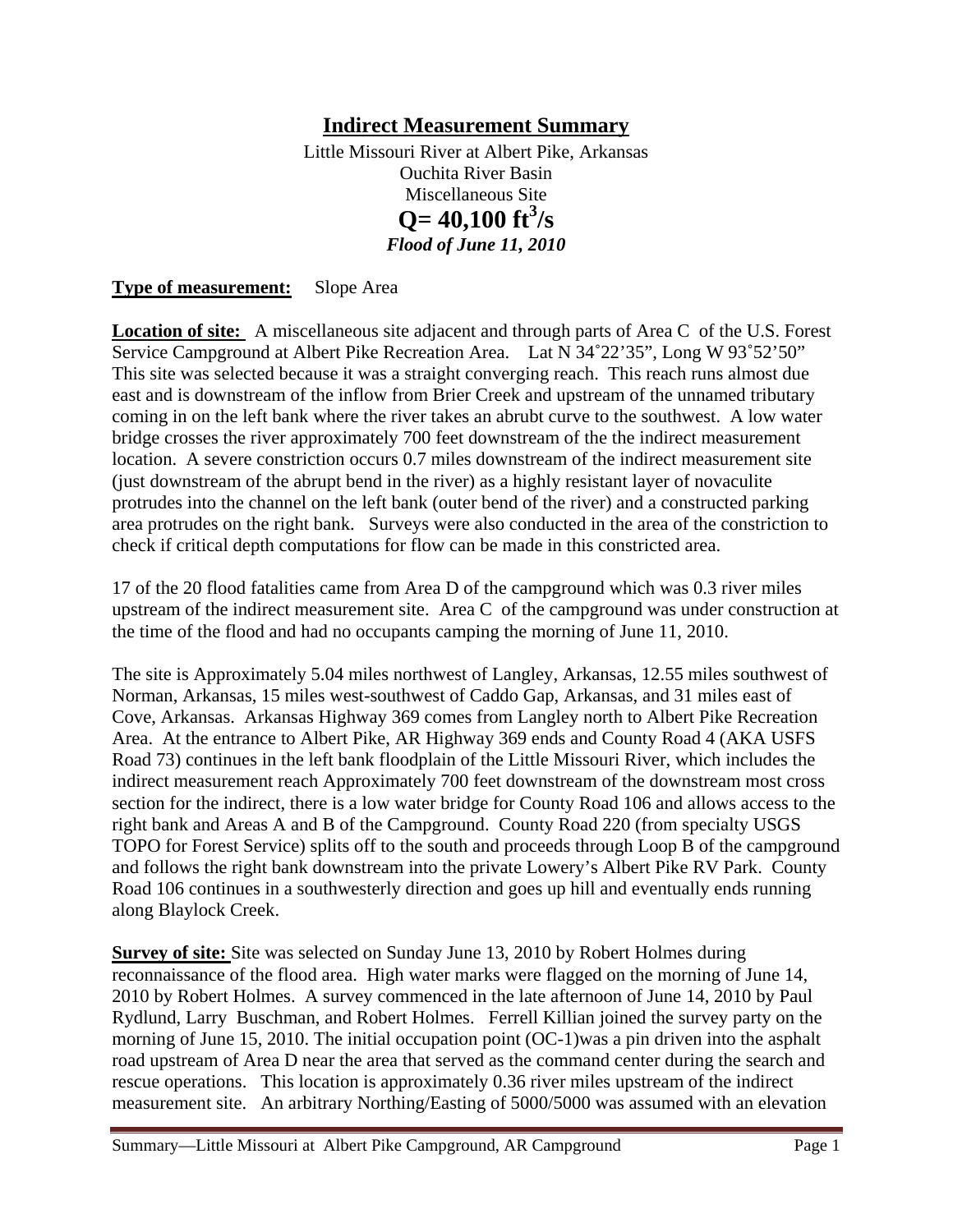of 100. The azimuth was established with a compass bearing of magnetic north. After the point was vacated by the total station survey, a Trimble GPS unit was setup to occupy the point for several hours to establish the true horizontal and vertical position of each survey point. The UTM Zone 15 coordinates and NAVD88 Elevation for OC-1 is:

| <b>Elevation NAVD88</b> | <b>Northing (UTM Feet)</b> | <b>Easting (UTM Feet)</b> |
|-------------------------|----------------------------|---------------------------|
| 933.28                  | 12482340.14                | 1373363.85                |

High water marks were surveyed along the left floodplain from OC-1 to the location of the upstream cross section of the indirect measurement. The survey was continued downstream the indirect measurement site in order to capture additional high water marks along the river as well as the channel geometry of the constricted area. he<br>b<br>m of

The Survey of the indirect measurement site was made using a Nikon DTM-450 2-second total station, s erial numbe r 111304.



**Discharge and Gage Height:** 40,100 cfs, rated at fair. No Gage Height as this is a miscellaneous site.

**Drainage area:** 34.1 mi<sup>2</sup> as determined by Albert Rea of the USGS using NHD Plus. This value was verified by the USGS Arkansas Water Science Center.

**Unit Discharge:** 1,180 cfs/mi<sup>2</sup>. Crippen and Bue (1977) envelope curve for this region (Region 8) is below, with this flood approximately plotted. You will note that this flood plots on the envelope.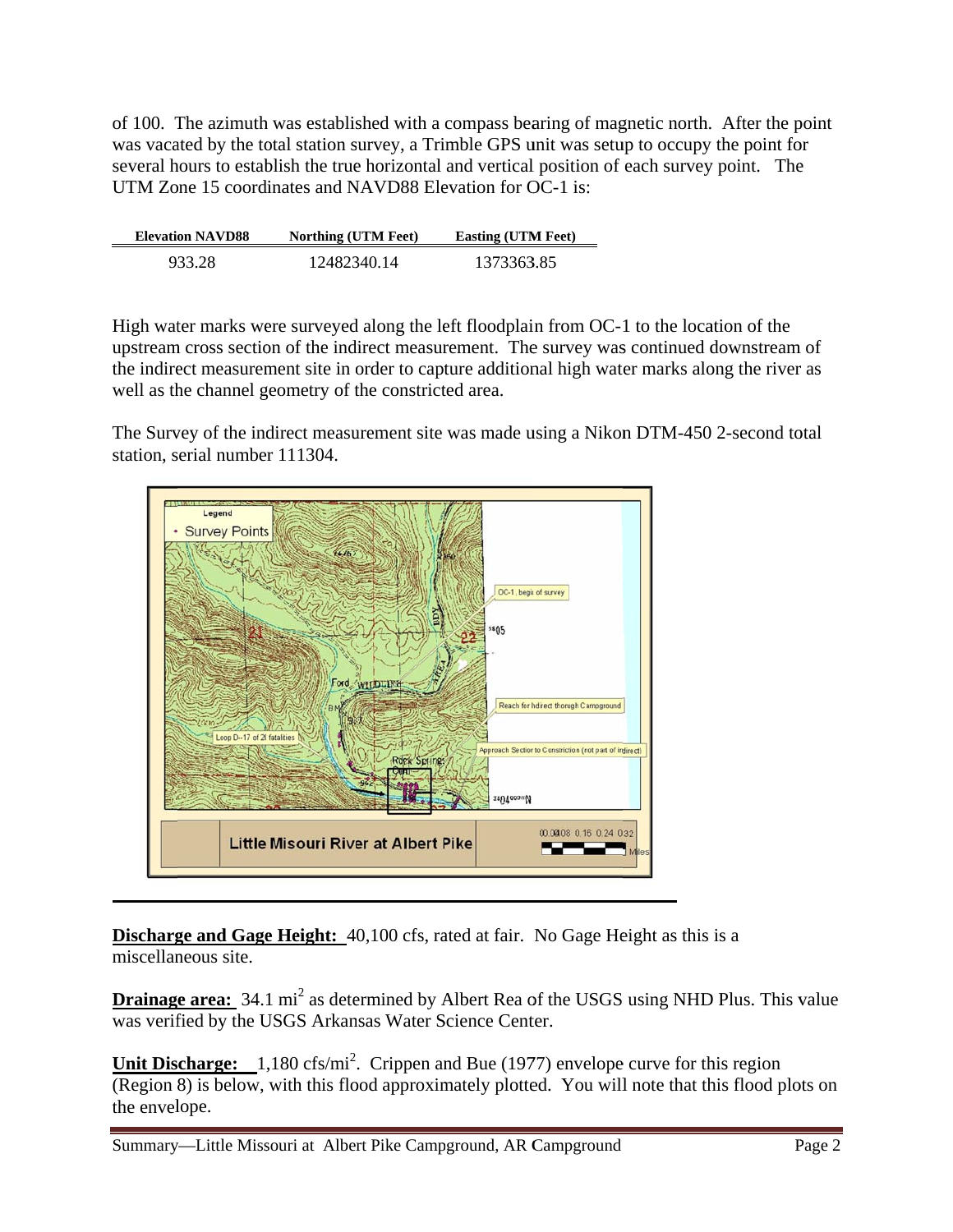

FIGURE 10. - Peak discharge versus drainage area, and envelope curve for region 8.

Nature of flood: This flood was a flash flood of extreme nature. As much as 7 inches of rain fell in a very short period of time starting just before or at midnight on June 10. Rates of rise at the USGS streamgage 10 miles downstream were as much as 8 ft/hour. Anecdotal accounts of the rates of rise from survivors in the Albert Pike Campground indicate as much as 3 feet in a few minutes. The Ouachita Mountains are a known "flood hotspot" in the United States due to their steep topography and proximity to the Gulf of Mexico (GOM) moisture source. Moistureladen air masses travel north from the GOM over the Coastal plain with Orographic lifting occurring as the mass meets the Ouachita Mountains of southwestern Arkansas. The orographic lifting can produce intense rainfall. The intense rainfall on steep slopes results in large peak streamflows. Field conditions: The indirect reach is fairly straight with nearly uniform boundary roughness<br>
Field conditions: The indirect reach is fairly straight with nearly uniform boundary roughness

through the reach. There was no evidence of scour or fill in this reach. Each of the three cross sections was subdivided into 2 subsections: 1) the main channel, which included the two bank areas with the trees, and 2) the left overbank, which is a panhandle subsection of the total cross section. XS1 is the most upstream cross section, XS2 is the middle cross section, and XS3 is the most downstream cross section.

The left overbank is loop  $C$  of the campground which was empty of campers the night of the The left overbank is loop C of the campground which was empty of campers the night of the flood. There are scattered trees in the overbank area along with a road that runs parallel to the stream channel. There are constructed picnic areas through this left overbank area with some treated lumber fencing that does not span wide distances. See 2 video clips:

"Little\_MO\_LOB\_Indirect\_campground\_1.MP4 " and

"Little\_MO\_LOB\_Indirect\_campground\_2.MP4 " for a good view of this left overbank area. A composite n value for the left overbank was estimated to be a 0.038 from engineering judgment, the modified Cowan method for floodplains outlined in Arcement and Schneider (1984), and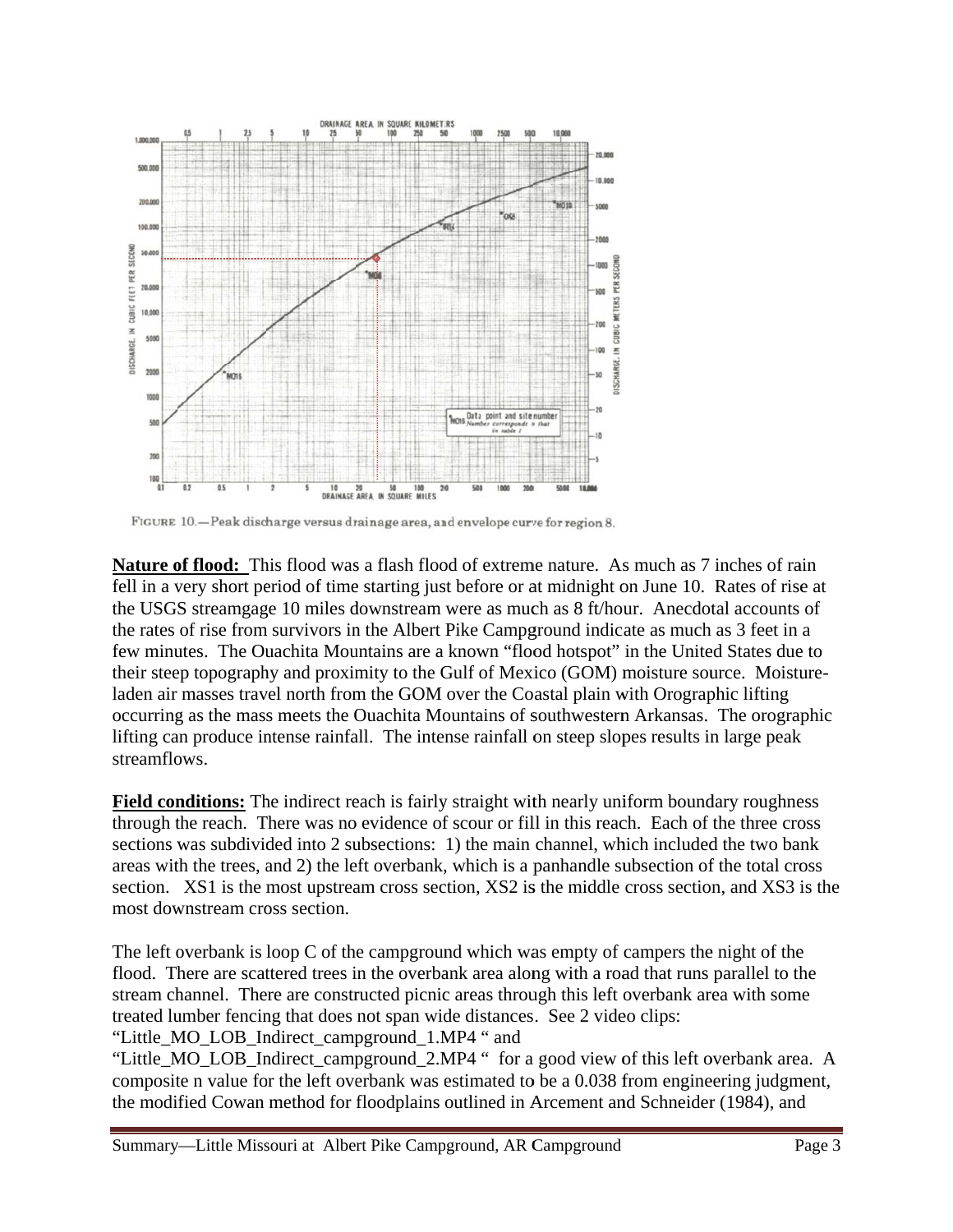Petry and Bosmajian (1975) method outlined by Arcement and Schneider (1984). The decision to place it at 0.038 influenced by the desire to match the left overbank velocities near to 9.0 ft/s as estimated from stagnation pressure computations from the runup on the bathroom building in the left overbank 100 ft downstream of the indirect reach.



Looking from upstream diagonally to the XS2. Note location of high water marks as shown by hyd drographer h olding rod h horizontally.



Looking from XS1 downstream through Left overbank area

The main channel has a rock bottom with very little gravel or other mobile material in the middle and downstream cross sections, but gravel just upstream of the upstream xsect. Upstream of the most upstream cross section Trees and brush were thick on the immediate left bank side before the thickness ended as one progressed into the left overbank which is shown above. The right bank side was completely wooded as it the right overbank was essentially the valley wall. There is very little sign of any channel instability, scour or fill having taken place during this flood. For a look at the main channel on video, see "Little\_MO\_Main\_Indirect\_campground\_1.MP4". A composite n value of 0.053 was assumed based on engineering judgment, weighting of n values from channel width, examination of photos from Barnes (1967, http://pubs.usgs.gov/wsp/wsp\_1849/pdf/wsp\_1849.pdf), and use of theoretical equations. Bed

material size data came from the gravel bar 700 feet below the reach and just below the low water bridge.

As noted, gravel was not as prominent in the indirect reach, but the assumption was made that the presence of gravel would serve to only increase the roughness value of n and the absence of gravel would indicate smoother n values. It is noted that gravel is transported through this reach and is deposited downstream below the low water crossing.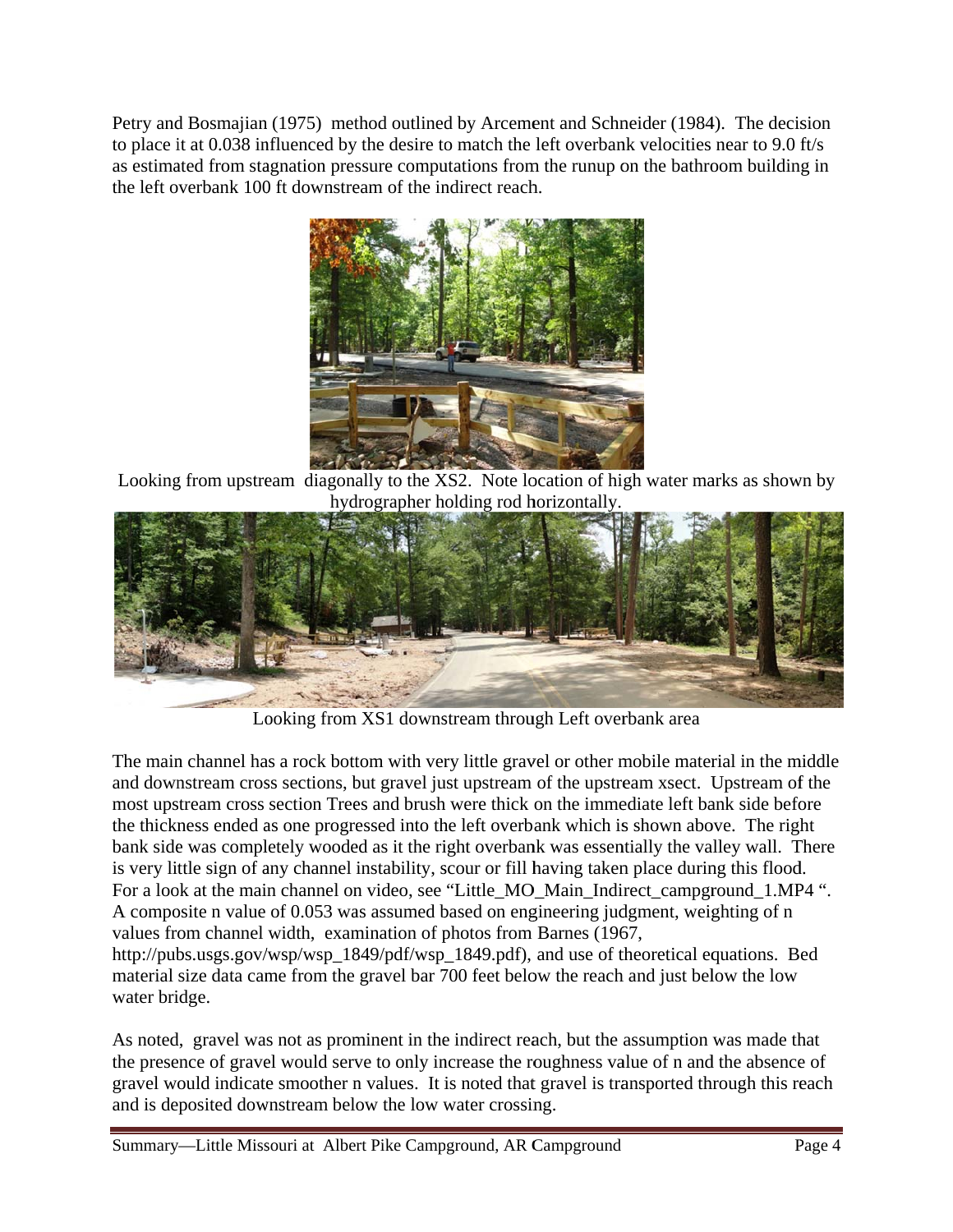

Looking from left bank upstream to XS1 where rodman is in middle of main channel. Note the boulders that are visible are not present in the main channel in the indirect reach



Looking at channel bottom at XS3 from left bank looking to right bank

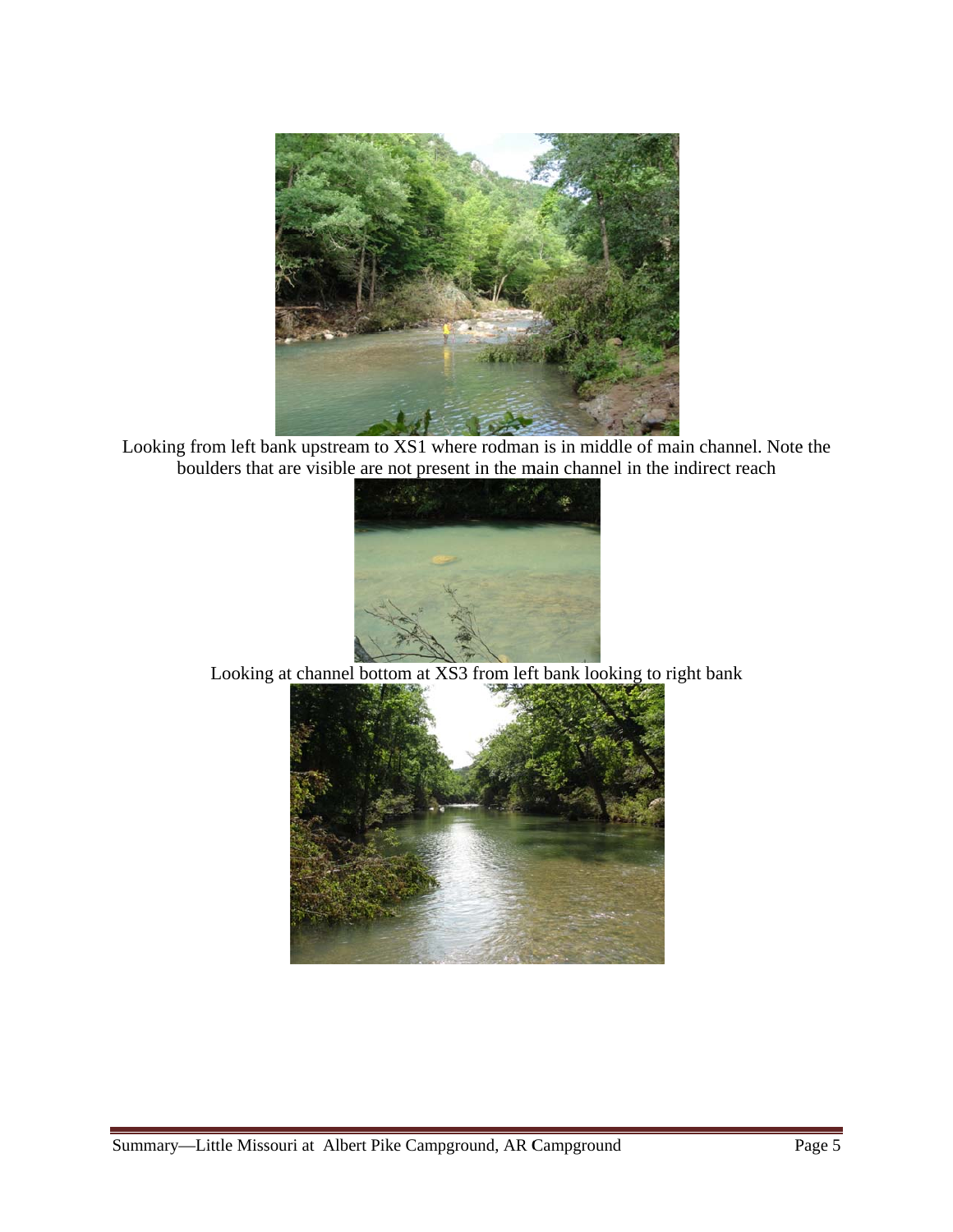From XS1 looking downstream, note some gravel on the bed of this xsect



From trail on right bank valley wall at XS1 looking to leftbank and main channel.

The high water marks were of generally fair to good condition. Because of high velocities, relatively few high water marks were found. Mudlines and/or washlines were found at locations on both banks. A few excellent high water marks were found on sign boards in the campground.

# **Right Ba ank High W Water Marks**

| Right Bank High Water Marks |                |                   |  |  |  |  |  |  |
|-----------------------------|----------------|-------------------|--|--|--|--|--|--|
|                             |                | <b>NAVD</b>       |  |  |  |  |  |  |
| <b>Mark Name</b>            | <b>Station</b> | <b>Elevations</b> |  |  |  |  |  |  |
| $RH-1$                      | 262.6          | 924.68            |  |  |  |  |  |  |
| RH-2-F-WSH                  | 401.6          | 923.56            |  |  |  |  |  |  |
| $RH-3-E$                    | 425.0          | 923.75            |  |  |  |  |  |  |
| $RH-4-P$                    | 469.0          | 924.02            |  |  |  |  |  |  |
| $RH-5-F$                    | 470.1          | 923.32            |  |  |  |  |  |  |
| $RH-6-F$                    | 644.1          | 922.93            |  |  |  |  |  |  |
| $RH-7-E$                    | 788.0          | 922.3             |  |  |  |  |  |  |
| $RH-8-F$                    | 1129.9         | 919.78            |  |  |  |  |  |  |

### **Left Ba ank High W Water Marks**

|                     |                | Left Bank High Water Marks |
|---------------------|----------------|----------------------------|
| Mark<br><b>Name</b> | <b>Station</b> | <b>NAVD Elevations</b>     |
| $LH-7-E$            | 185.0          | 924.42                     |
| $LH-8-F$            | 187.2          | 925.36                     |
| $LH-9-F$            | 252.4          | 925.15                     |
| $LH-10-F$           | 409.3          | 925.03                     |
| $LH-11-P$           | 461.8          | 924.71                     |
| $LH-12-F$           | 539.8          | 922.69                     |
| $LH-13-G$           | 554.5          | 922.42                     |
| $LH-14-E$           | 556.1          | 922.68                     |
| $LH-15-F$           | 559.4          | 922.71                     |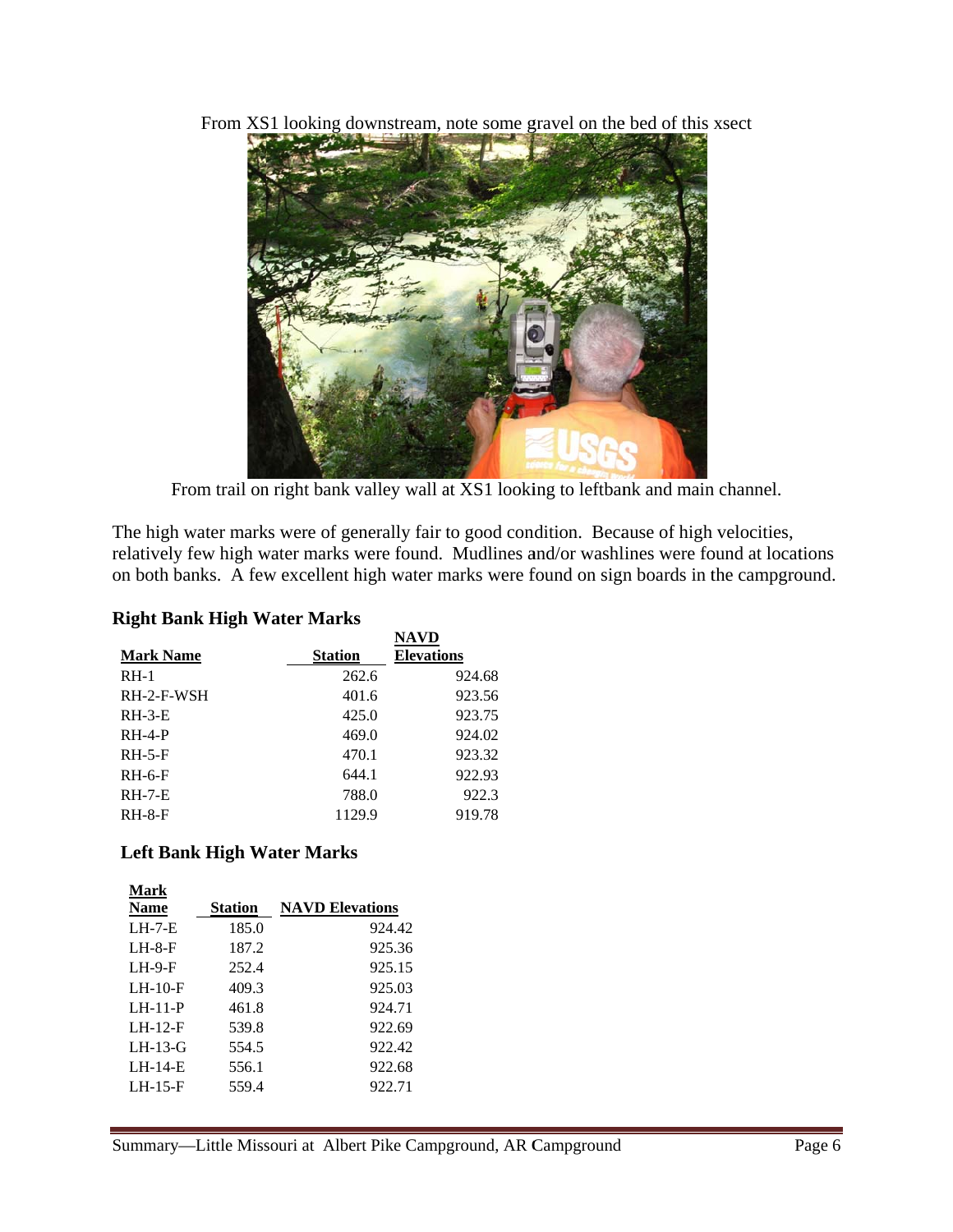#### **Computations:**

SAM 2.1 was used to process the Total Station Survey data and ready it for input into the SAC program (Slope Area Computation). The discharge computed for this measurement was 40,100 cfs. The reach was contracting from X1 to X2 and slightly expanding from X2 to X3. Following are the output diagnostics from SAC.

|                            |  | Reach dH, fall length Discharge Spread HF CX RC RX ER |                 |                   |  |                              |  |
|----------------------------|--|-------------------------------------------------------|-----------------|-------------------|--|------------------------------|--|
|                            |  | (ft) (ft) (cfs) $(\%)$                                |                 | (f <sup>†</sup> ) |  |                              |  |
|                            |  | X1 - X2 0.65 105 38124 0                              |                 |                   |  | $0.378$ 1.000 0.720 0.000 #  |  |
| $X2 - X3$ 0.50 100, 43163, |  |                                                       | $\mathcal{R}$   |                   |  | $0.518$ 0.982 0.000 -0.070 # |  |
| X1 - X3 1.15 205 40088     |  |                                                       | $\sim$ 1 $\sim$ |                   |  | $0.865$ 0.993 0.348 -0.036 # |  |
| Definitional               |  |                                                       |                 |                   |  |                              |  |

Definitions:

Spread: the percent difference between discharge computed with no expansion loss (k=0) and discharge computed with full expansion loss  $(k=1.0)$ , divided by the discharge computed with full expansion loss

HF: friction head which is the sum of  $Q^*Q^*L/(K1*K2)$  over subreaches

L: reach length; K1, upstream section conveyance;

K2: downstream section conveyance

CX: the computed discharge divided by the discharge computed with no expansion loss  $(k=0)$ 

RC: velocity head change in contracting section divided by friction head

RX: velocity head change in expanding section divided by friction head

#### **Sensitivity Analysis:**

Sensitivity analysis was conducted on the n values and water surface slope. The n values were varied  $+/- 10\%$  to see the impact on the final flow result. A  $+/- 10\%$  variation in n values resulted in -6.5% to +7.7% difference from the accepted flow value of 40,100 ft<sup>3</sup>/s. The accepted fall value of 1.15 ft was lowered to 1.00 ft (-13% change) which resulted in a -4.0 % change in the accepted flow value of 40,100 ft<sup>3</sup>/s.

### **Evaluation:**

Use 40,100 cfs and consider it fair reliability. The indirect is downgraded from good to fair based on the low number of high water marks, short reach lengths, and only 3 cross sections. Additional factors supporting the quality of this measurement include the following:

- 1. The high water marks were flagged and surveyed within 4 days of the flood. A good wash line was evident on the valley walls and a few excellent high water marks were found in the display cases.
- 2. Although there was slight expansion from X2 to X3, the diagnostics (Spread near 0, CX approaching 1, and small values of RX) indicate that expansion is not an issue. The velocity head change from XS1 to XS3 is about 33% of the friction head in this reach. The lower this ratio the more accurate the measurement per Kirby (1987).
- 3. There is little evidence that the reach cross section main channel has changed much during the flood. The channel is remarkably stable. The left overbank had minor erosion/deposition of sands, gravels, and fines from the ground being bare from construction. The impact to any cross sectional change is negligible.
- 4. There is no evidence that this flood was a debris flow based on evidence left behind such as scouring and deposition.
- 5. An estimate of velocity at the bathroom house 100 feet downstream of XS3 in the left overbank was made from measuring the difference in the water surface elevation on the front of the building and inside the electrical room. The difference was 1.25 ft. Equating that to a stagnation point, the 1.25 would be equal to the velocity head at that point. Computing the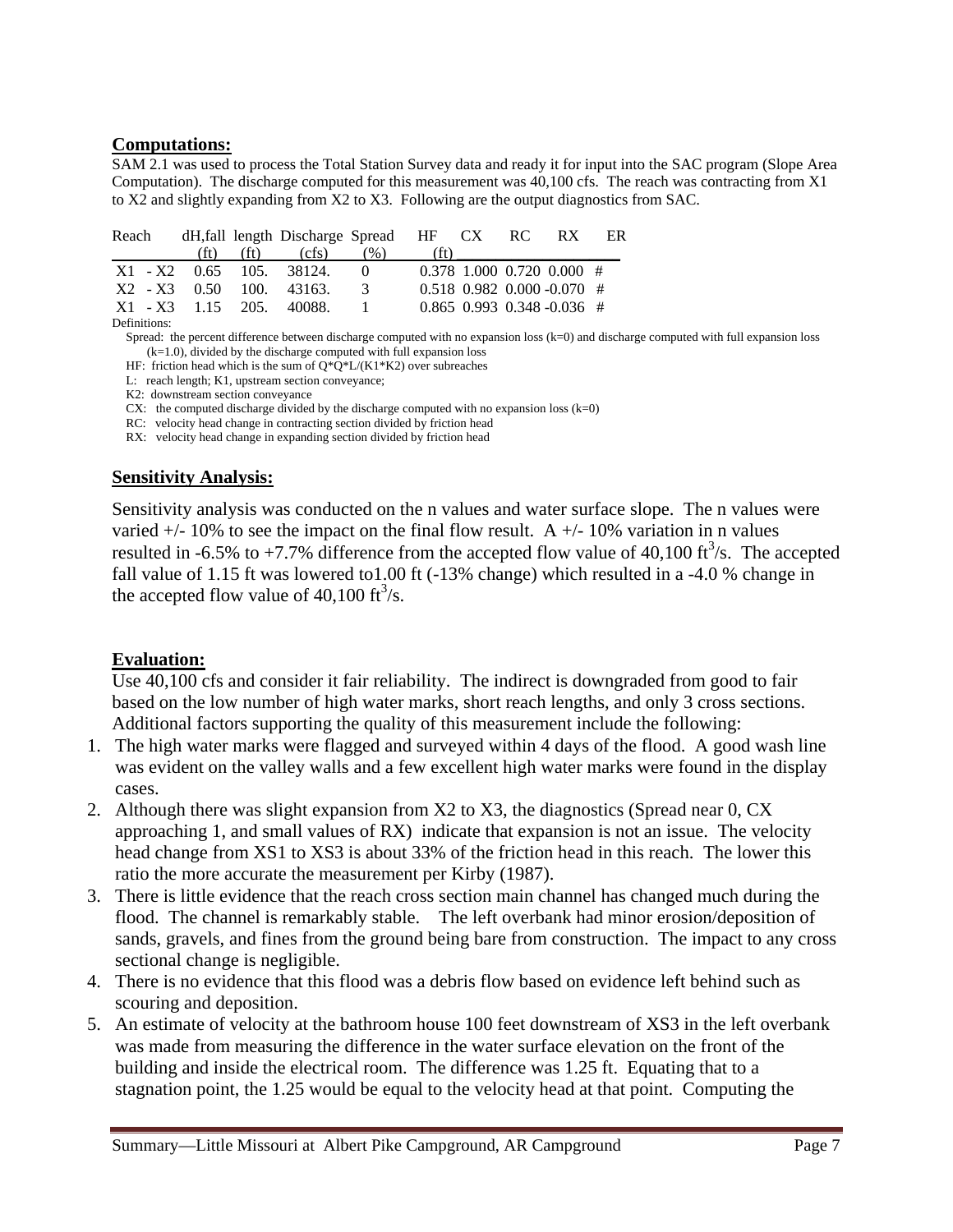velocity from  $v^2/2g = 1.25 \text{ ft}$  provided and estimate of v = 9.0 ft/s. As the SAC sensitivity analysis results were evaluated, some weight was giving to those combination of parameters that

allowed for a velocity in the overbank that matched closest to 9.0 ft/s. 6. As a check, it was thought that the constriction 1660 ft downstream of XS1 would induce critical

- flow depth. As such the survey team collected cross section data at the constriction and an approach section. Using HWMs at the constriction, the mean hydraulic depth (D=A/T) computes as 12.02 with a cross sectional area of 2,874 ft2. From critical flow equation (  $V = \sqrt{gD}$ , the flow for the measured depth was 56,541 cfs, which way overestimated the flow given from SAC. However, the extra cross sections were used to run a second independent SAC computation for XS3, XS4, and XS5 (XS5 is the constriction and XS4 is the approach). The SAC computation for these three section, although dealing with some expansion issues, yielded a discharge estimate of 40,600 cfs, which is within 1.2% of the 40,100 estimated for this measurement.
- 7. Superelevation was noted in the curved reach which is 1500 feet downstream of the indirect reach. The superelevation was used to estimate the mean velocity (Chow, 1959) at 7.22 ft/s. Multiplying this value by the XS4 area estimates the discharge at 38,100 cfs, which is within 5% of the 41,100 cfs estimated for this measurement.

#### **Previous computations:**

None

## **Remarks:**

Riggs (1976) method estimates the Q at 51,000 ft<sup>3</sup>/s, although its use its validity is questionable when water surface elevations far exceed bank-full magnitudes.

# **Response to selected review comments of Rodney Southard**. Southard comments as

numbered item, Holmes response in *italics*:

1. GPS equipment was used to establish vertical and horizontal control at the point of origin for the indirect survey. Suggest documenting the coordinates of this point in the indirect report and water surface elevations used in the analyses. It would be beneficial to translate all points to real world coordinates for future reference.

 *I have noted the UTM Zone 15 NAD83 horizontal location and NAVD88 vertical elevation of OC-1 in the summary. All points were already translated to real world coordinates in the file "Little\_MO\_Campground\_RydlundIndirects\_post alignment.xlsx"* 

2. Thalweg slope is 28.3 ft/mile estimated water surface slope used is 29.6 ft/mile. Also, the main channel is eccentric with respect to the floodplain. There were also large movable obstructions on the left floodplain such as trucks and RV's that might give misleading HWM's resulting in the inconsistent marks recovered. The water surface profile on the right bank is more consistent and resulted in a slope of 28.3 ft/mile per high water marks found. Suggest using 28.3 ft/mile or 1.1 ft/mile for the fall for the reach. From the high water mark profile plotted the following water surface elevations would be:  $X1 = 91.15$ ,  $X2 = 90.6$ , and X3  $= 90.05.$ 

*Determination of the true channel slope is difficult whether it be from a thalwag field survey, picking points from DRG, or cutting a profile in ARCGIS from the DEM. The difference between the water surface slope (fall) in the original computation (29.6 ft/mile) is well within the error in estimating the local channel slope. As such, I have chosen to stay with the original channel slope of 29.6 ft/mile.*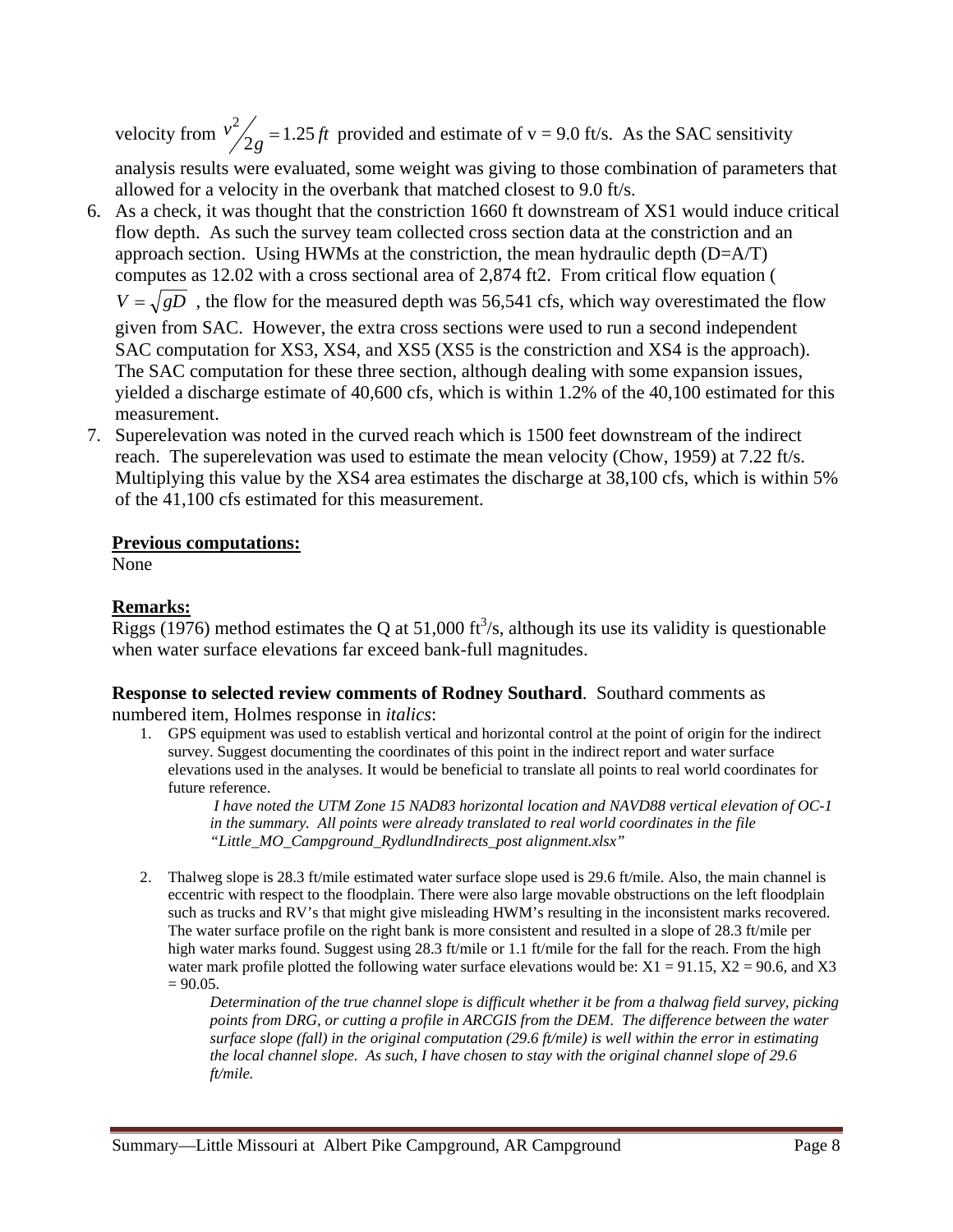3. Subarea break between the left overbank and main channel is at 165.3 stationing for cross section 1 (X1). Geometry data for this cross section and comparison to X2 and X3 the subarea break would be more representative at station 137.9. Perhaps a subarea break even at station 156.5 would be suitable depending on slope area output results.

*Subarea break point was located to coincide with a boundary roughness change. Mark Smith recomputed the indirect with the same suggested subdivision of X1, with the result that it only changed the discharge by less than -0.8%. No changes to the subarea break point was made.* 

4. Stagnation point computations at the bathroom below X3 to estimate the velocity of the floodwater on the left overbank may be suitable if equilibrium was reached at the peak stage. Were there any constrictions to flow for floodwater to enter the bathroom? Considering the rapid change in stage in this reach was the equilibrium reached for the very peak stage? Did the HWM elevation at the bathroom compare well (+/- 0.1 ft) to other HWM's in the vicinity?

*According to eyewitnesses, the peak stage lasted a pretty long time. As such, I believe it long enough to reach equilibrium. As to whether, the marks inside the power room agreed with other marks in the vicinity, we did not survey the marks inside the restroom, nor the runup mark on the front of the building. Instead, we used a hand level to transfer the marks from the electrical room to the concrete masonry block on the outside of the building in order to get an elevation difference between the runup and the value inside.* 

- 5. There is a streamgage downstream of the indirect site on the Little Missouri River (07360200). What was the peak flow at the streamgage? May want to compare peak values/unit runoff for consistency. *I have been comparing all the indirects for unit discharge to evaluate consistency, including the Little Missouri River near Langley, Arkansas (07360200). Final discharge for the Langley gage has not been agreed too as of this writing.*
- 6. In one of the pictures taken in the field, a U.S. Forest Service sign designated locations as areas "A" or "B" etc., but the indirect write-up references loops? Are they representing the same locations? If so may want to be consistent with U.S. Forest Service terminology.

*Forest Service has been very inconsistent with use of terminology. Referring to the individual campgrounds as "Loops" in most of their correspondence with me, but indeed the reference sign map refers to "Area". I have revised the language to "Area" in the summary.* 

**Response to selected review comments of Jaysson Funkhouser**. Funkhouser comments as numbered item, Holmes response in *italics*:

- 1. Overall Manning's values are slightly "atypical" to the values that have been used with other indirects in Arkansas. Specifically:
- 2. Left overbank for XS1-3 of 0.038 seems low. Especially with the obstacles (vehicles, etc.) that the water flowed around. There was only  $10 - 12$ ' of water flowing over the floodplain (fairly shallow considering the depth of the channel);

*Given the low tree density and the "swept clean" look of the ground, I consider an n value of 0.038 to be reasonable. In addition, 10 to 12 feet of flow would not be considered shallow when comparing it to many of the n value verification studies in the literature. As a last refining check, I used the runup on the bathhouse as a check of the velocities in the overbank. The runup indicated velocities in the 9 ft/s range. As noted in the SAC output, use of the overbank composite n = 0.038 yielded overbank velocities in the 9 ft/s range.* 

3. The Manning's values seem high for the main channel. There were many boulders present and the channel meanders, but there was 25' of water flowing through the channel.

*The main channel n value is a composite n value that includes the impact of the vegetation on both*  banks. The n value for the main channel was evaluated through a variety of means as noted in the *summary and computations. The influence of the vegetation on both banks played a large role in*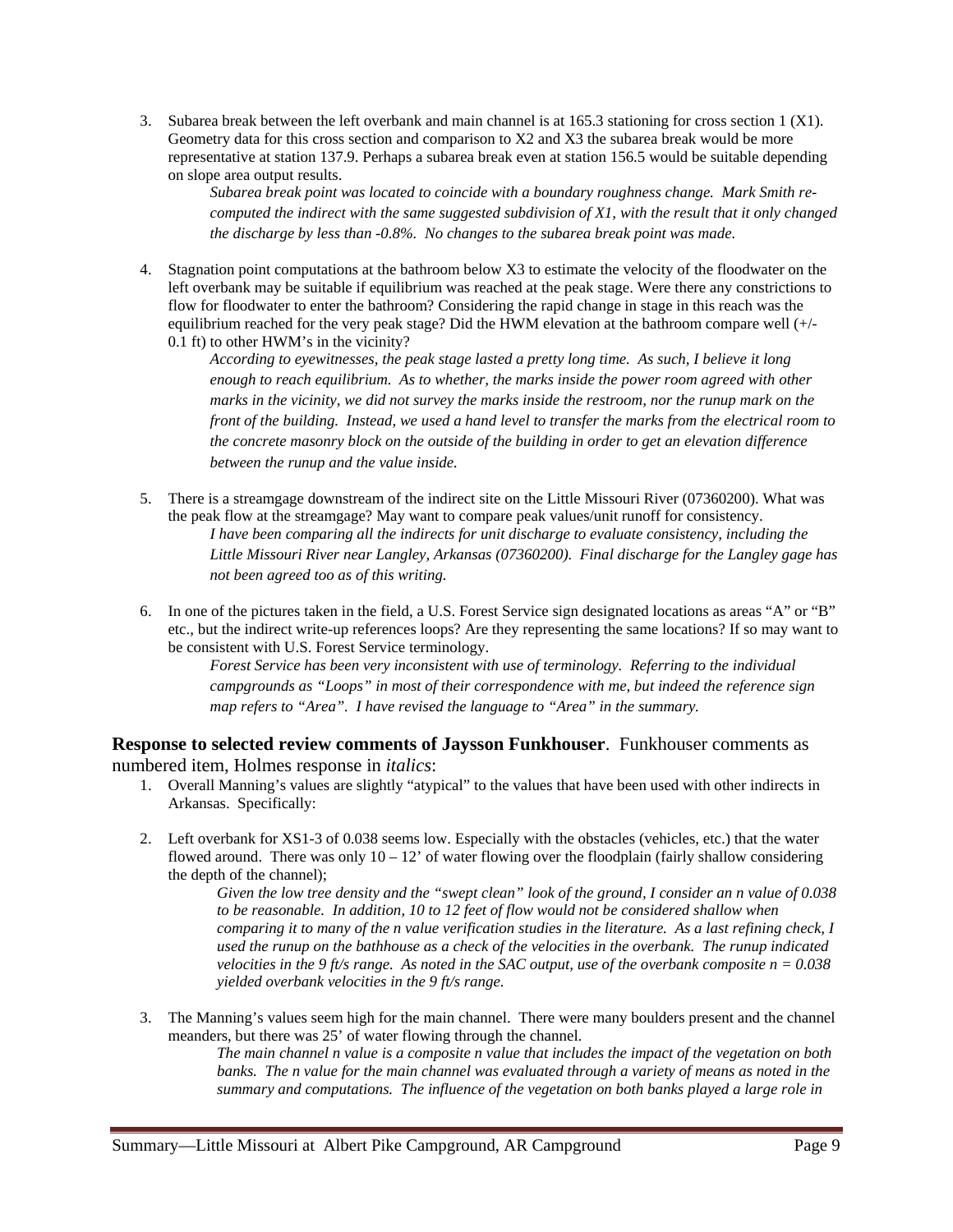increasing the roughness value. The overall main channel width was 148 feet, of which 75 feet *(50%) was trees and dense vegetation. I feel that 0.056 is a reasonable value for the n value.* 

4. The floodplain is around 300' wide and the cross sections for the indirect were about 100' apart. "Reach too short" error was generated from SAC. Because of this situation and the numerous obstacles the water flowed around and the steep slope, consider rating this indirect down from "good" to "fair to poor". *A "reach too short" is more of a warning than an error. It is automatically given to any reach that is less than 75 times the mean depth per page 4 of TWRI Book 3 Chapter A2. As will be noted, 75 times mean depth is one of three possible criteria to meet. As noted in the TWRI, "one or more of the three criteria should be met when possible". It is clear in this reading that all three requirements are not necessary to be met, and as such are not be the sole basis to downgrade the measurement. However, the measurement was downgraded to "fair" from "good" based on small number of available high water marks, only three cross sections, and short reach lengths.* 

#### **References:**

Arcement, Jr., G. J. and Schneider, V.R., 1989, Guide for selecting Manning's roughness coefficients for natural channels and flood plains, U.S. Geological Survey Water Supply Paper 2339,

Barnes, Jr. H. H., 1967, Roughness characteristics of natural channels, U.S. Geological Survey Water Supply Paper 1849, 213 p

Kirby, W.R., 1987, Linear error analysis of slope-area discharge determinations, Journal of Hydrology, Volume 96, pp125-138

Riggs, H.C., 1976, A simplified slope-area method for estimating flood discharges in natural channels, U.S. Geological Survey Journal of Research, Volume 4, Number 3, pp 285-290

> Computed By: Robert R. Holmes, Jr. PhD, P.E., D.WRE National Flood Specialist Date: July 14, 2010

 Reviewed By: Rodney E. Southard MO WSC Surface Water Specialist Date: August 10, 2010

 Check By: Jaysson Funkhouser, P.E. Supervisory Hydrologist Date: August 31, 2010

 Reviewed By: Mark Smith Regional Surface Water Specialist Date: September 3, 2010 Approval: Mark E. Smith Surface Water Specialist, Central Water Science Field Team Date: January 21, 2011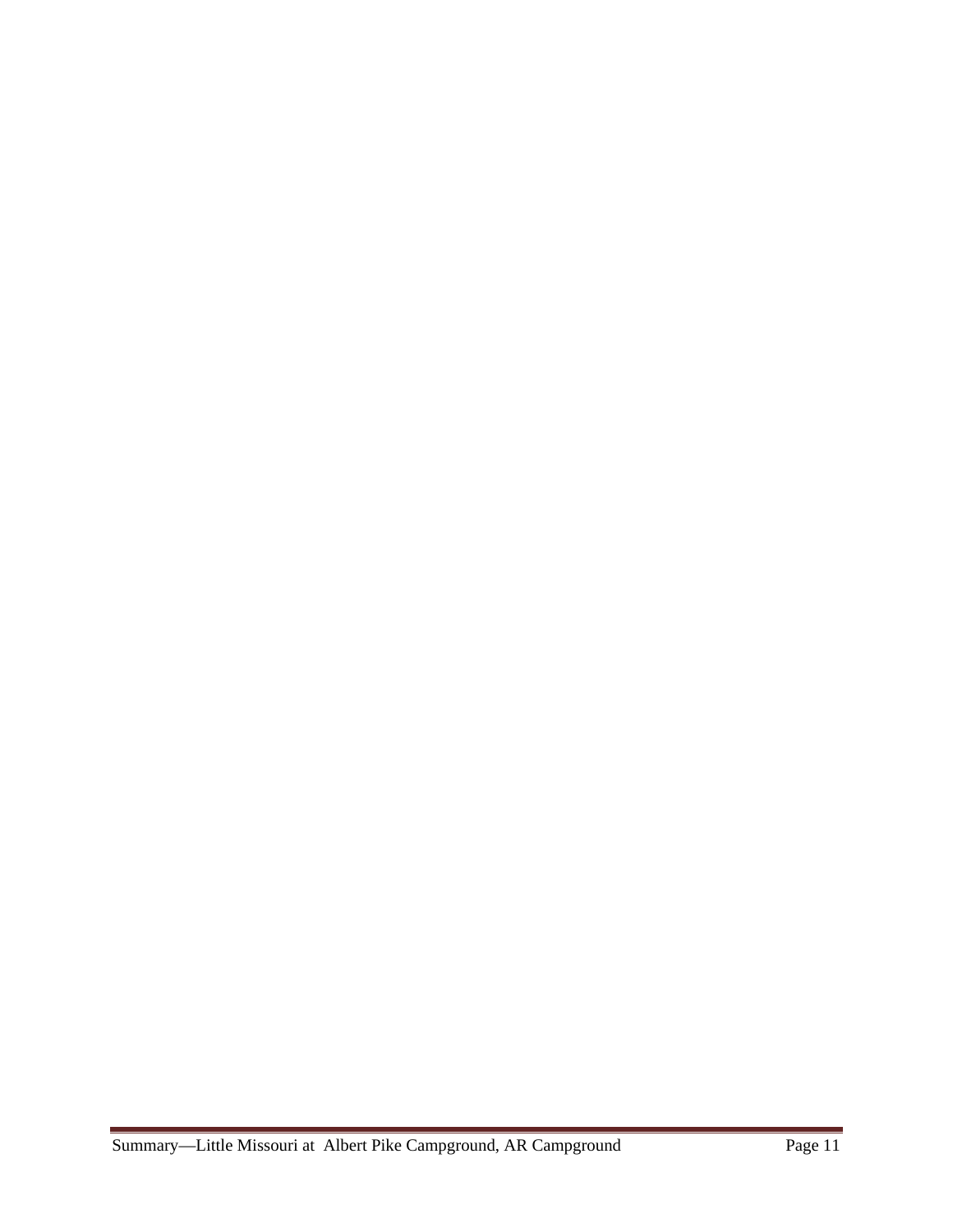# **Appendices**

Little Missouri River at Albert Pike, Arkansas Miscellaneous Site *Flood of June 11, 2010* 

# **Graphs from SAM**



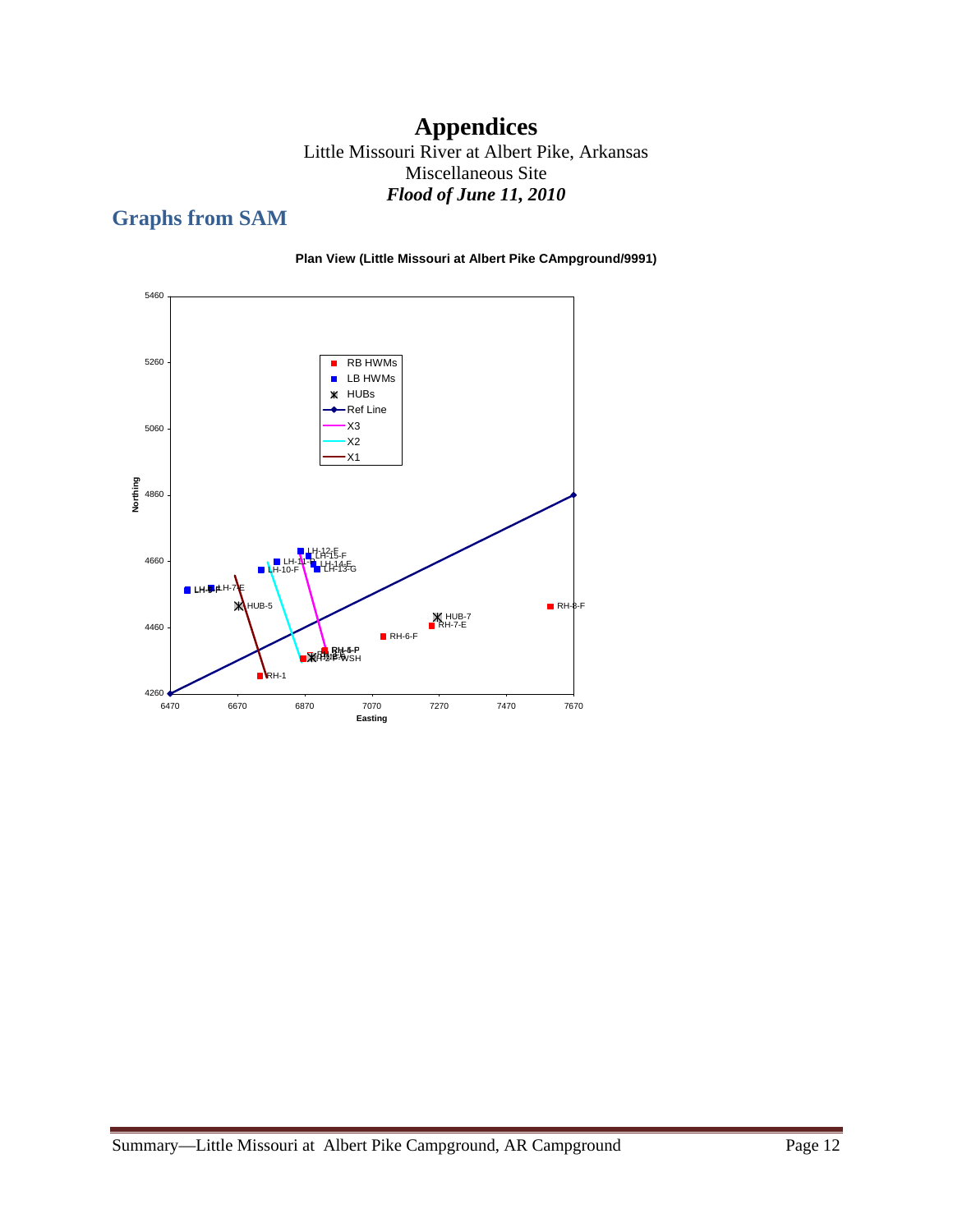

**High Water Marks Profile (Little Missouri at Albert Pike CAmpground/9991)**

**Cross Section X3**

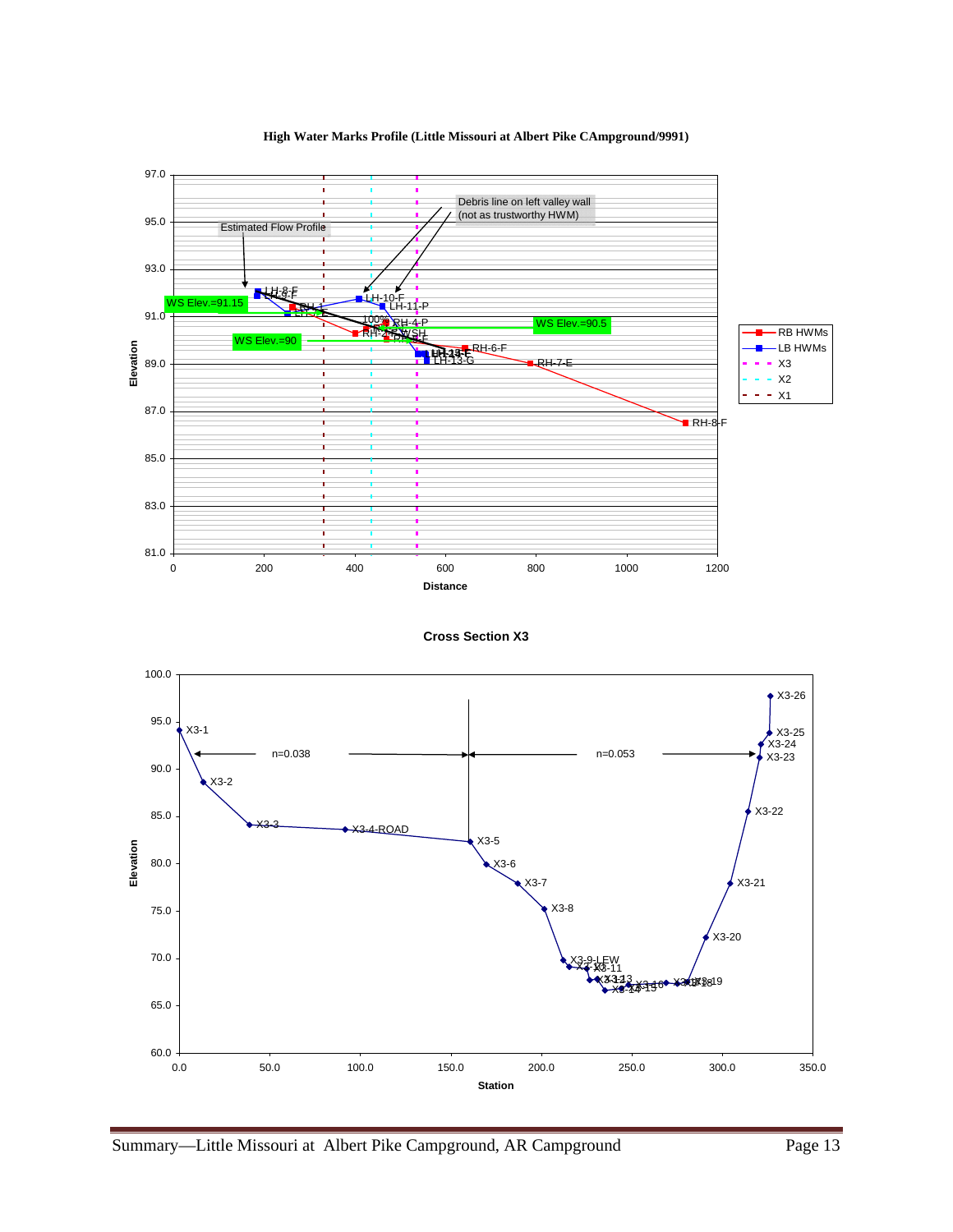

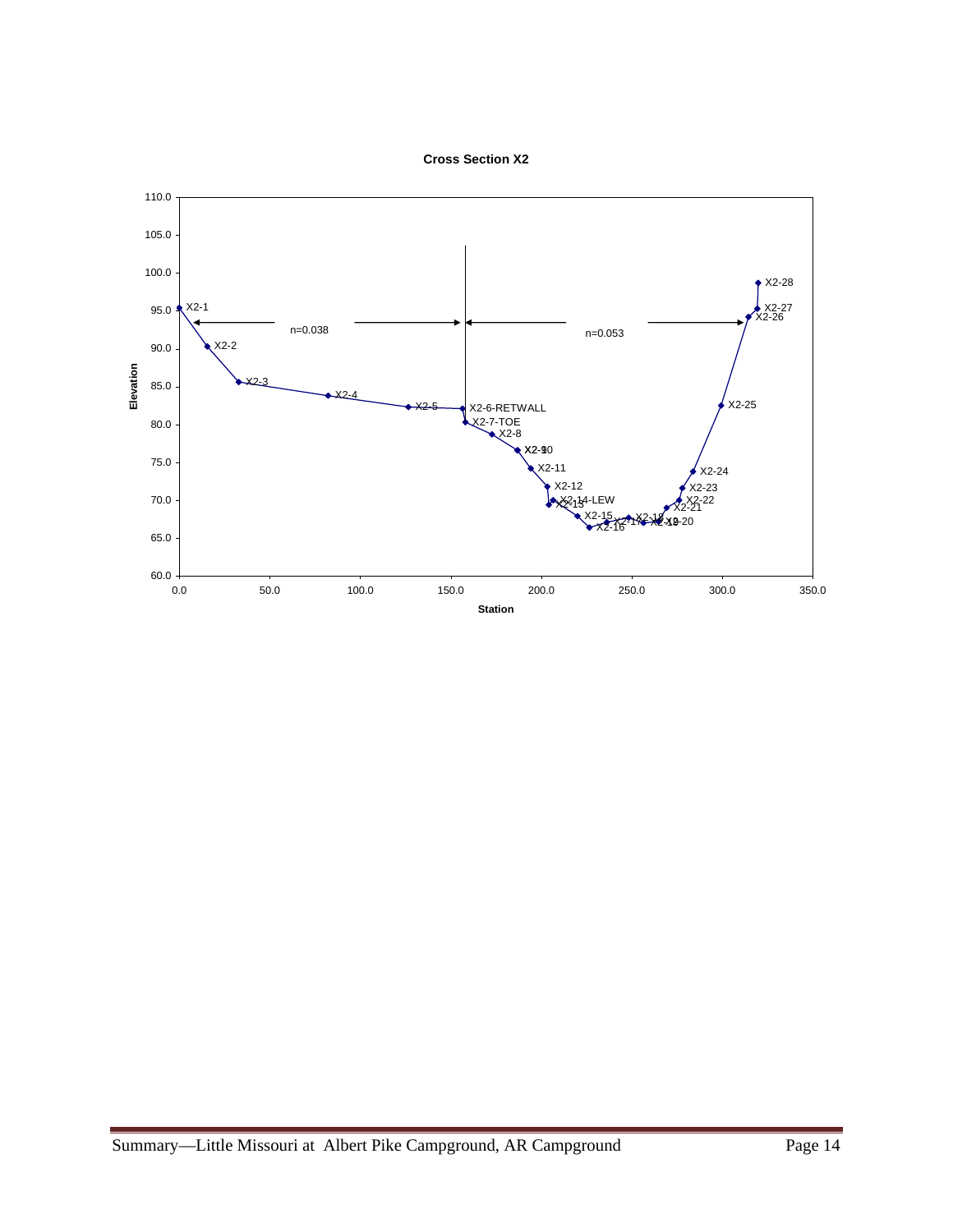



# **Roughness Estimates**

## **Left Overbank**

Method 1—Modified Cowan method for floodplains (see below for computation)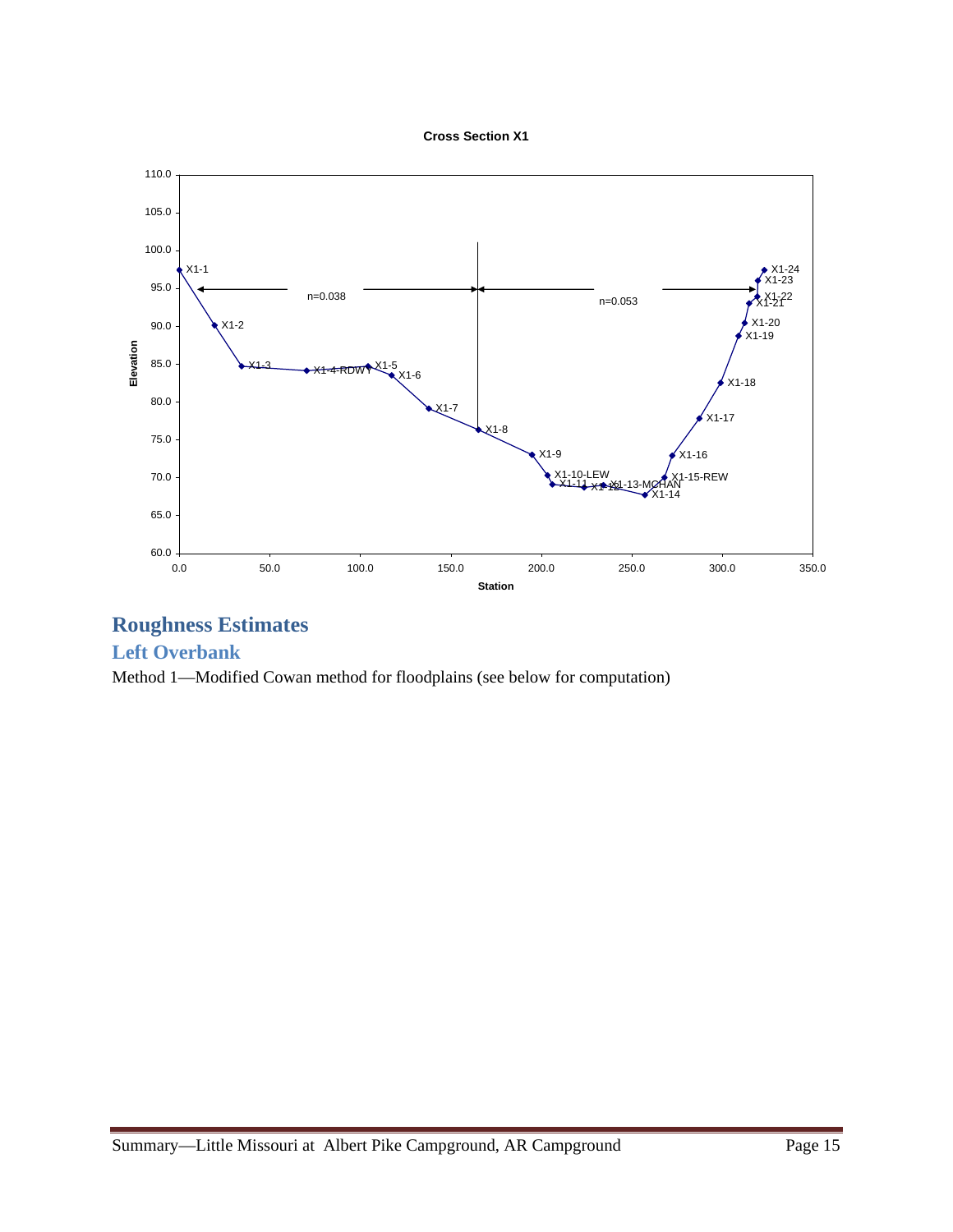method 1 Arcement al Schneider (1994) PP 3-17 Arcement al Schneider (1984) pp 3-17<br>n = (np+n, +nz+nz+ny) m < modified<br>n = 0.020 florefolairs  $h_{1} = 0.001$  $n_2$  = 0  $n_3 = 0.005$  Edistriction  $m = 1$  $n = \begin{pmatrix} 0.02 + 0.001 + 0 + 0.005 + 0.0007 \\ -0.02 + 0.001 + 0.005 + 0.0007 \end{pmatrix}$ 

Method 2---Petry and Bosmajian (1975)  $n = n_0 \sqrt{1 + \left( \frac{C_*}{2} \right)^2}$ 2 1 *gAL*  $C_*$  $A$  $\overline{\phantom{a}}$  $\setminus$  $+\left(\frac{C_*\sum A_i}{2}\right)\left(1.49\right)^2$ 0  $\left(\frac{1.49}{R}\right)^2 R$ *n Ai*  $\overline{\phantom{a}}$  $\bigg)$  $\backslash$  $\overline{\phantom{a}}$  $\setminus$ ſ  $\overline{\phantom{a}}$ J  $\left( \frac{1.49}{R} \right)^2 R^{\frac{4}{3}}$  $R^{3}$  (see below for

computation)

Arresport + School (1984) P217  $n = \bigcap_{o} \sqrt{1 + \left(\frac{c_{*} \le A_{i}}{2 \cdot 2 A_{i}}\right) \left(\frac{1 \cdot 4 A_{i}}{n_{i}}\right)^{2}} \mathcal{R}^{\frac{1}{2}}/3$  $n = 6926 \sqrt{1 + \frac{(4)(65)}{(2)(828)(000)(65)}} \sqrt{\frac{1.49}{0.026}} = 6.5$ <br>  $n_s = 0.026$ <br>  $q = 37.2$  H/z  $A-1000$   $M^2$  $n = 0.0484$  $f_1 = 1000 + 4$ <br>  $C_1 = 4$ <br>  $L = 205$ <br>  $2A_1 = 100$ <br>  $2A_2 = 100$ <br>  $2A_3 = 100$ <br>  $2A_4 = 100$ <br>
For depthets

Decision was made to use 0.038 for the left overbank based on reviewing the sensitivity analysis, the Decision was made to use 0.038 for the left overbank based on reviewing the sensitivity analysis, the above two quantitative estimates, pictures from Arcement and Schneider, and the fact that a velocity in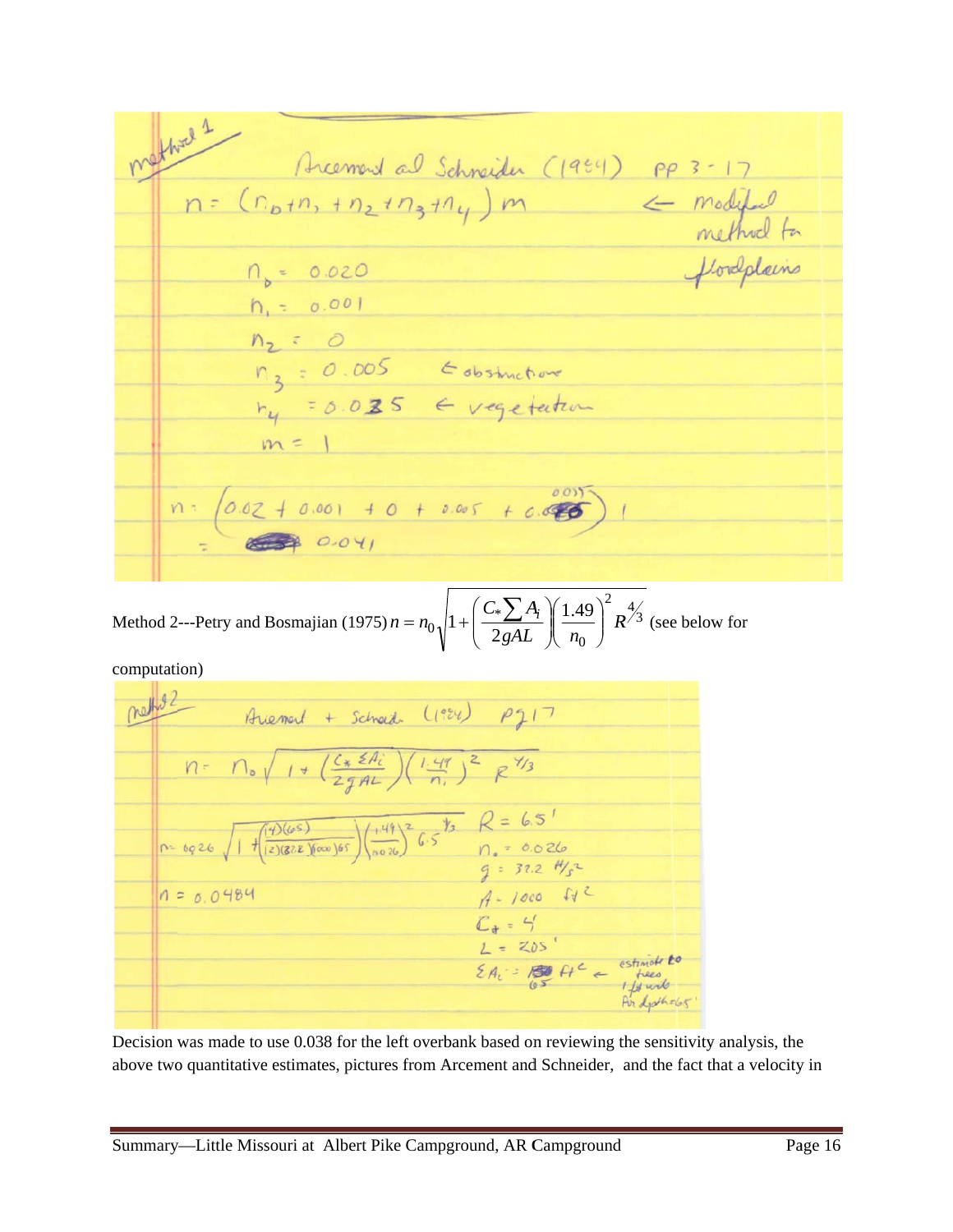the left overbank of 9 ft/s was estimated from the 1.25 ft of runup on the LOB bathroom. This uses the

stagnation pressure estimate of  $v^2/2$  $\frac{2}{2g}$  = 1.25 ft.

## **Main C hannel**

Main channel was estimated by doing a weighted (by width) estimate of the main channel composite n value. The main channel had brush and trees on the left shore (33 ft in width), a rock and gravel bed (gravel was minor) low water channel (73 ft in width) and a densely treed right shore up a steep bank into the valley wall (42 ft in width).

The left shore was estimated to be  $n = 0.080$ .

The right shore was estimated to be  $n = 0.080$ .

The low water channel was estimated to be 0.031. This was based on published n values in Chow (1959), engineering judgetment, and several theoretical equations based on bed material. The Bed material size data came from the gravel bar 700 feet below the reach and just below the low water bridge. As stated, the gravel was not present in large quantities, but gravel would be in transit during the peak flows as deposits are predominant downstream. The data for the theoretical equations are as follows:

D90= 0.15 meters D D84=0.38 ft  $D50 = 0.15$  ft; 0.048 m S (friction slope)=0.0043  $R = 16$  ft; 4.9 meters  $T = 148$  ft,

Following are computations:

Meyer-Peter Muller(1948) equation for gravel bed streams Jarretts (1984) equation for mountain streams  $n = 0.475$  K (English units) --- n = 0.038; Limerinos (1970) for gravel streams in California Froelich's (1978) equation for gravel and cobble streams units)-----  $n = 0.024$ ; Griffiths (1981) equation for gravel rivers (all SI units) ----  $n = 0.031$ .  $(English units) --- n = 0.033;$ (metric units) ---n =  $0.028$ ,  $n = 0.245R^{0.14} \times \left(\frac{R}{d_{50}}\right)^{-0.44} \left(\frac{T}{R}\right)^{-0.3}$  (English

A weighted value of n for the main channel is 0.056.

| Width(W)                      | n     | W*n   |  |  |  |  |  |
|-------------------------------|-------|-------|--|--|--|--|--|
| 33'                           | 0.080 | 2.616 |  |  |  |  |  |
| 73                            | 0.031 | 2.263 |  |  |  |  |  |
| 42'                           | 0.080 | 3.36  |  |  |  |  |  |
| 147.7                         |       | 8.239 |  |  |  |  |  |
| $n_c = 8.239 / 147.7 = 0.056$ |       |       |  |  |  |  |  |

For this indirect, a n value of 0.053 was used for the main channel. This was based on engineering judgment, weighting of n values from channel width (above), examination of photos from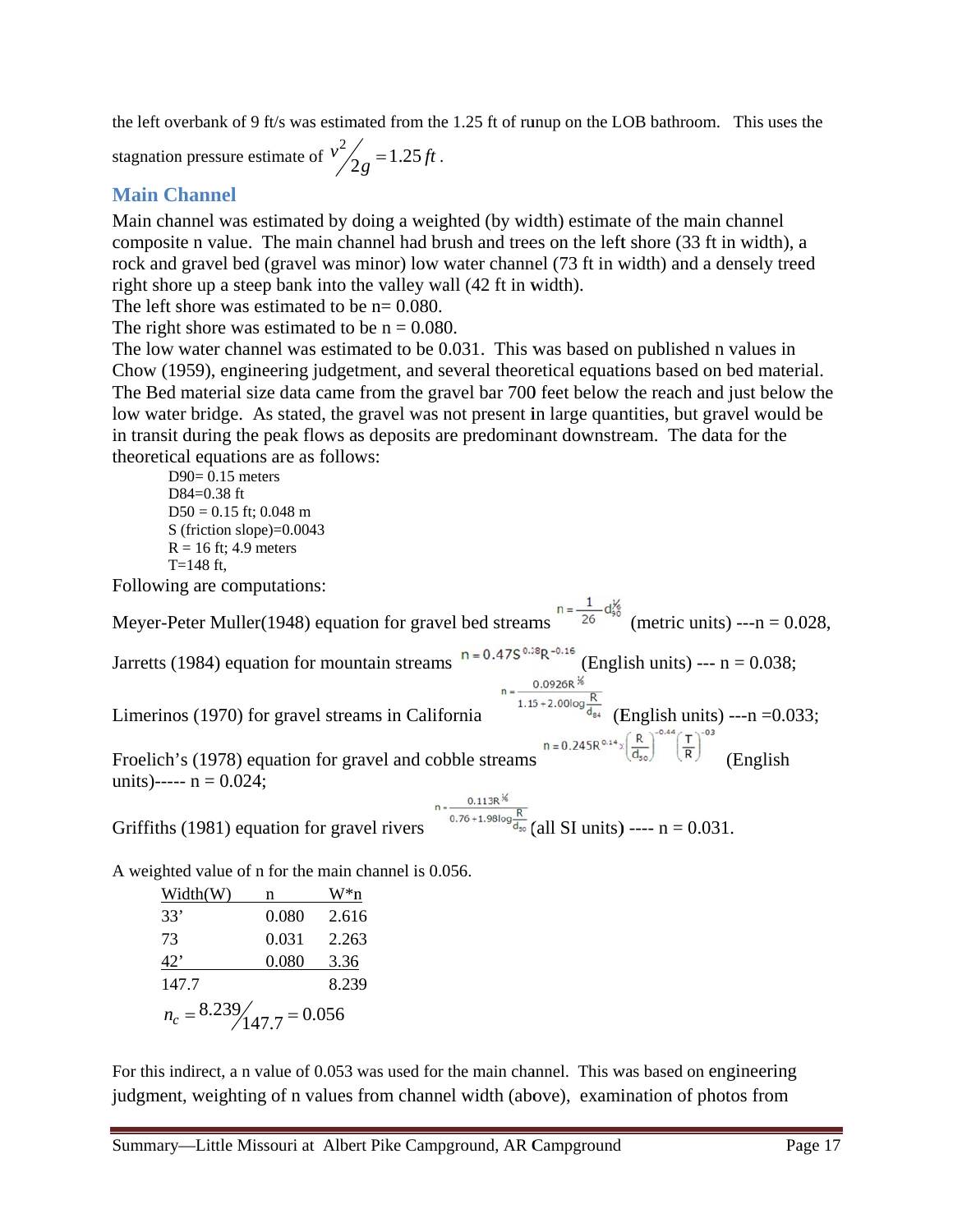Barnes (1967, http://pubs.usgs.gov/wsp/wsp\_1849/pdf/wsp\_1849.pdf), and review of the sensitivity analysis data.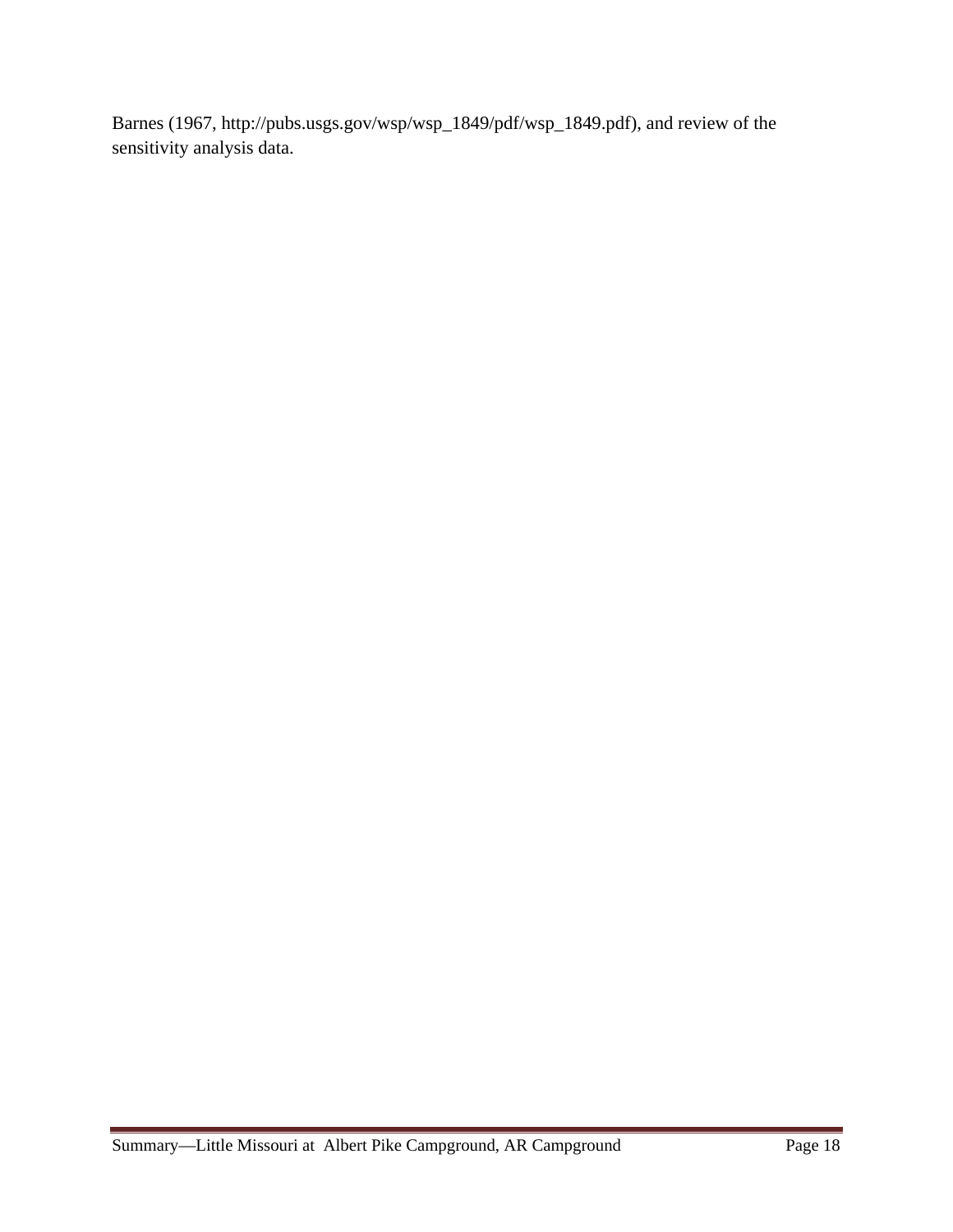### **SAC INPUT DATA**

T1 SAC/WSPRO Input for Little Missouri at Albert Pike Campground (9991) T2 Q WS 89.7 XS X3 537 GR 0,94.1 13.3,88.6 38.8,84.1 91.7,83.6 160.8,82.3 169.7,79.9 187,77.9 GR 201.7,75.2 212.2,69.8 215.5,69.1 225.2,68.9 226.8,67.7 230.9,67.8 GR 235.2,66.6 244.3,66.8 248.2,67.2 269,67.4 275.2,67.3 280.7,67.5 GR 291,72.2 304.4,77.9 314.3,85.5 320.7,91.2 321.4,92.6 326.1,93.8 GR 326.6,97.7 N 0.038 0.053 SA 160.8 HP 4 X3 90.0 XS X2 437 GR 0,95.4 15.5,90.3 32.9,85.6 82.3,83.8 126.6,82.3 156.5,82.1 GR 158.1,80.3 172.8,78.7 186.9,76.6 186.9,76.6 194.2,74.2 203.4,71.8 GR 204.2,69.4 206.5,70 220,67.9 226.6,66.4 236.2,67.1 248.3,67.7 GR 256.5,67 264.7,67.2 269.3,69 276.2,70 278,71.6 283.9,73.8 299.4,82.5 GR 314.5,94.2 319.4,95.3 319.9,98.7 N 0.038 0.053 SA 158.1 HP 4 X2 90.5 XS X1 332 GR 0,97.4 19.5,90.1 34.4,84.7 70.4,84.1 104.3,84.7 117.3,83.5 GR 137.9,79.1 165.3,76.3 194.9,73 203.5,70.3 206.2,69.1 223.7,68.7 GR 234.4,69 257.3,67.7 268.1,70 272.4,72.9 287.4,77.8 299.1,82.5 GR 309,88.7 312.4,90.4 314.9,93 319.4,93.9 319.7,96 323.3,97.4 N 0.038 0.053 SA 165.3 HP 4 X1 91.15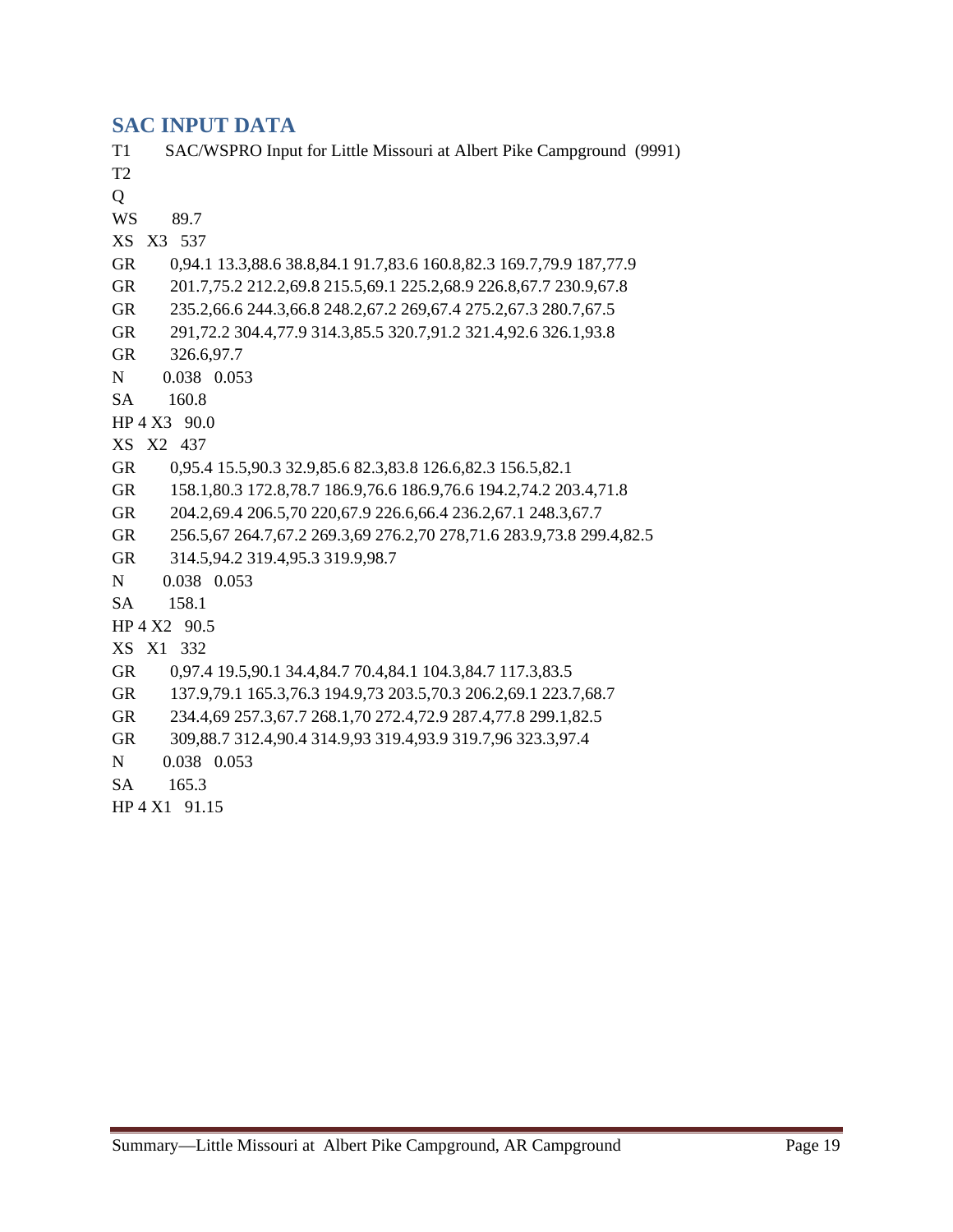## **SAC OUTPUT**

| DISCHARGE COMPUTATIONS                 |  |  |  |                                                         |  |  |  |  |  |  |  |
|----------------------------------------|--|--|--|---------------------------------------------------------|--|--|--|--|--|--|--|
|                                        |  |  |  | Reach dH, fall length Discharge Spread HF CX RC RX ER   |  |  |  |  |  |  |  |
|                                        |  |  |  | (ft) (ft) (cfs) $(\%)$ (ft)                             |  |  |  |  |  |  |  |
|                                        |  |  |  | $X1 - X2$ 0.65 105. 38124. 0 0.378 1.000 0.720 0.000 #  |  |  |  |  |  |  |  |
|                                        |  |  |  | $X2 - X3$ 0.50 100. 43163. 3 0.518 0.982 0.000 -0.070 # |  |  |  |  |  |  |  |
|                                        |  |  |  | $X1 - X3$ 1.15 205. 40088. 1 0.865 0.993 0.348 -0.036 # |  |  |  |  |  |  |  |
| $\mathbf{r}$ $\mathbf{r}$ $\mathbf{r}$ |  |  |  |                                                         |  |  |  |  |  |  |  |

Definitions:

 Spread, the percent difference between discharge computed with no expansion loss ( $k=0$ ) and discharge computed with full expansion loss ( $k=1.0$ ), divided by the discharge computed with full expansion loss

HF, friction head- HF = sum of  $Q^*Q^*L/(K1*K2)$  over subreaches; Q, discharge;

L, reach length; K1, upstream section conveyance;

K2, downstream section conveyance

 CX, the computed discharge divided by the discharge computed with no expansion  $loss (k=0)$ 

RC, velocity head change in contracting section divided by friction head

RX, velocity head change in expanding section divided by friction head

 ER, warnings, \*-fall <' 0.5ft, @-conveyance ratio exceeded, #-reach too short error, 1-negative or 0 fall

\*\*\*\*\*\*, terms that can not be computed because' of strong expansion in reach

|      | I.D. X3                                             |  |  | Velocity head 2.02ft Discharge 40088.cfs                     |  |      |
|------|-----------------------------------------------------|--|--|--------------------------------------------------------------|--|------|
|      | Ref.distance 537.ft Q/K 0.0045 Alpha 1.048          |  |  |                                                              |  |      |
| Sub  | Water                                               |  |  | Top Wetted Hydraulic Conveyance                              |  |      |
| area |                                                     |  |  | surface n Area width perimeter radius x 0.001 Vel. F         |  |      |
|      |                                                     |  |  | no. el.(ft) $(sq.ft)$ (ft) (ft) (ft) (ft) (cfs) % (fps)      |  |      |
|      |                                                     |  |  | 1 90.00 0.038 907.9 150.9 151.6 5.99 117.422 20. 8.7         |  | 0.62 |
|      |                                                     |  |  | 2 90.00 0.053 2688.2 158.6 167.7 16.03 480.499 80. 12.0 0.51 |  |      |
|      |                                                     |  |  | Total 90.00 --- 3596. 309. 319. 11.26 597.921 100. 11.1 0.58 |  |      |
|      |                                                     |  |  |                                                              |  |      |
|      |                                                     |  |  | I.D. X2 Velocity head 2.05ft Discharge 40088.cfs             |  |      |
|      | Ref.distance 437.ft Q/K 0.0044 Alpha 1.041          |  |  |                                                              |  |      |
|      | Sub Water Top Wetted Hydraulic Conveyance           |  |  |                                                              |  |      |
|      |                                                     |  |  | area surface n Area width perimeter radius x 0.001 Vel. F    |  |      |
|      | no. el.(ft) $(sq.fit)$ (ft) (ft) (ft) (cfs) % (fps) |  |  |                                                              |  |      |
|      |                                                     |  |  | 1 90.50 0.038 924.0 143.2 144.7 6.38 124.693 21. 9.0 0.62    |  |      |
|      |                                                     |  |  | 2 90.50 0.053 2633.3 151.6 161.2 16.34 476.612 79.12.1 0.51  |  |      |
|      |                                                     |  |  | Total 90.50 --- 3557. 295. 306. 11.63 601.305 100.11.3 0.57  |  |      |
|      |                                                     |  |  |                                                              |  |      |
|      |                                                     |  |  | I.D. X1 Velocity head 1.75ft Discharge 40088.cfs             |  |      |
|      | Ref.distance 332.ft Q/K 0.0036 Alpha 1.018          |  |  |                                                              |  |      |

CROSS SECTION PROPERTIES